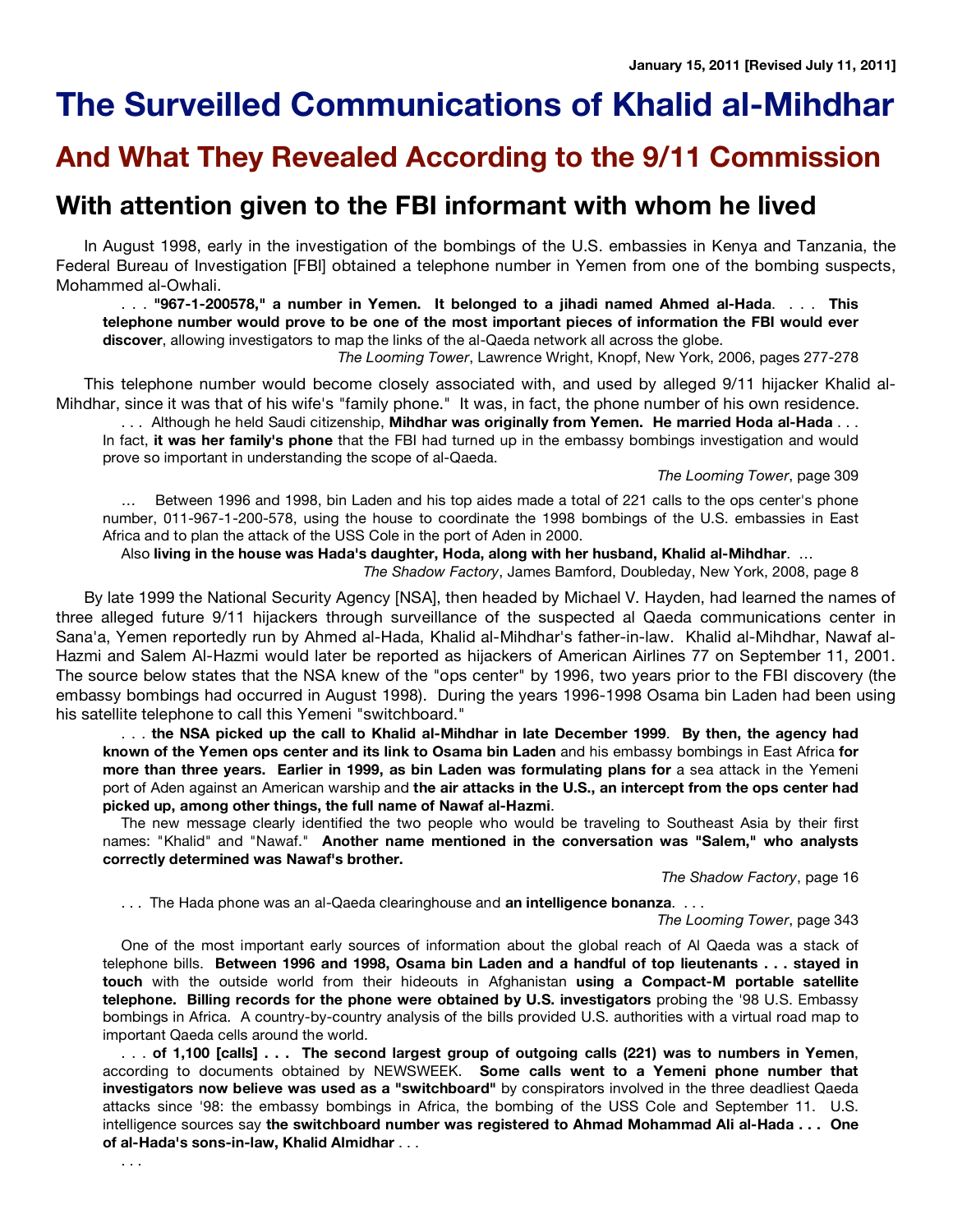. . . Billing records show no calls from bin Laden's satellite phone to Saddam Hussein's Iraq. Newsweek, Periscope, "*Calling Al Qaeda: Questions about Iran*," February 25, 2002 http://www.newsweek.com/2002/02/25/periscope.html

According to a British newspaper, the NSA and the Central Intelligence Agency [CIA] not only tapped the phone, but had electronic surveillance devices placed inside the al-Hada house, where al-Mihdhar resided, and every visitor was photographed.

. . . He [Muhammad al-Owhali] even provided the FBI with the phone number of an al-Qaeda safe house in Yemen, owned by Ahmed Al-Hada, an Osama bin Laden loyalist.

2 THE PHONE LINK

AS the FBI operates mainly in the United States as a national police force it alerted the CIA, which carries out secret operations abroad. **Helped by the National Security Agency, the CIA staked out the house and waited. The phone was tapped and eavesdropping bugs put in the house while spy satellites photographed every visitor.** . . .

### Sunday Mirror (London), "*9/11: The 7 missed clues*," June 9, 2002

Due to these intercepted communications, the NSA had prior knowledge of a conference to be held in Kuala Lumpur, Malaysia, which several future 9/11 suspects would attend.

The message said that "Nawaf" would fly to Kuala Lumpur on January 2 [2000] and that "Khalid" would follow three days later, on January 5, traveling via Dubai. **The NSA noted that the intelligence came from a "suspected al-Qa'ida logistics facility"** and indicated that "an operational cadre" made up of "terrorist operatives" was planning an important meeting in Malaysia.

## *The Shadow Factory*, page 17

Among the attendees with Khalid al-Mihdhar were Nawaf al-Hazmi, cited by the 9/11 Commission as being the "second-in-command" to "ringleader" Mohamed Atta; Khalid Sheikh Mohammed, later named the "mastermind" of the 9/11 operation; Ramzi Binalshibh, allegedly the first "20th hijacker" candidate and a "key facilitator" of the 9/11 attack; and Tawfiq bin Attash, aka 'Khallad', the "purported mastermind" of the USS Cole attack, who allegedly helped select some of the 9/11 hijackers. Some accounts have Nawaf's brother, Salem al-Hazmi, a so-called "muscle hijacker," also in attendance.

The Central Intelligence Agency had already learned (before the NSA) the names of al-Mihdhar and al-Hazmi from a Saudi intelligence analyst. Due to its own phone tap the CIA also was aware of this conference in advance. Their agents broke into al-Mihdhar's lodging while he was in transit and arranged to have the Kuala Lumpur meeting put under physical surveillance. He and al-Hazmi were photographed and videotaped.

The CIA already had the names of Mihdhar and Hazmi, however. Saeed Badeeb, Prince Turki's chief analyst in Saudi intelligence, had previously alerted his American colleagues that they were members of al-Qaeda in one of the monthly meetings in Riyadh. Armed with this knowledge, the **CIA broke into Mihdhar's hotel room in Dubai**, where he had stopped on his way to Malaysia. The American agents photographed his passport . . . Inside the passport was the critical information that Mihdhar had a multi-entry American visa . . .

**The CIA asked Malaysian authorities to provide surveillance of the meeting in Kuala Lumpur**, which took place on January 5 [2000] . . .

### *The Looming Tower*, pages 310-311

The CIA knew about the Malaysia meeting in advance, thanks to a tap they had been running on a phone **in Sana**, Yemen's capital, since the embassy bombings. . . . **The CIA pressed Malaysia intelligence to monitor the early January meeting in Malaysia, so within weeks, the CIA had photos documenting what they would later learn was a planning session for the Cole and September 11 plots**.

*The Cell*; John Miller, Michael Stone & Chris Mitchell; Hyperion, New York, 2002, page 226

**After he arrived in Malaysia, Mihdhar was followed and photographed in various locations meeting with several different people**.

*A Review of the FBI's Handling of Intelligence Information Related to the September 11 Attacks*, Department of Justice, Office of the Inspector General, November 2004 (released June 2005), page 243

. . . the Special Branch, **Malaysia's security service, was there, watching them sight-see and check Arabic web sites from cybercafes**.

**And as Nawaf al-Hazmi and Khalid al-Mihdhar stepped into the apartment where they would begin to plan an attack that would change the world forever, a camera shutter clicked**.

. . . **At CIA headquarters, two of the meeting participants photographed were identified as Nawaf al-Hazmi and Khalid al-Mihdhar.** This was not the first the CIA had heard of these two men. Since early 1999, the NSA had information associating al-Hazmi with Al-Qaeda. . . .

*Intelligence Matters*, Senator Bob Graham (co-chair of Congress's "Joint Inquiry") with Jeff Nussbaum, Random House, New York, 2004, page 6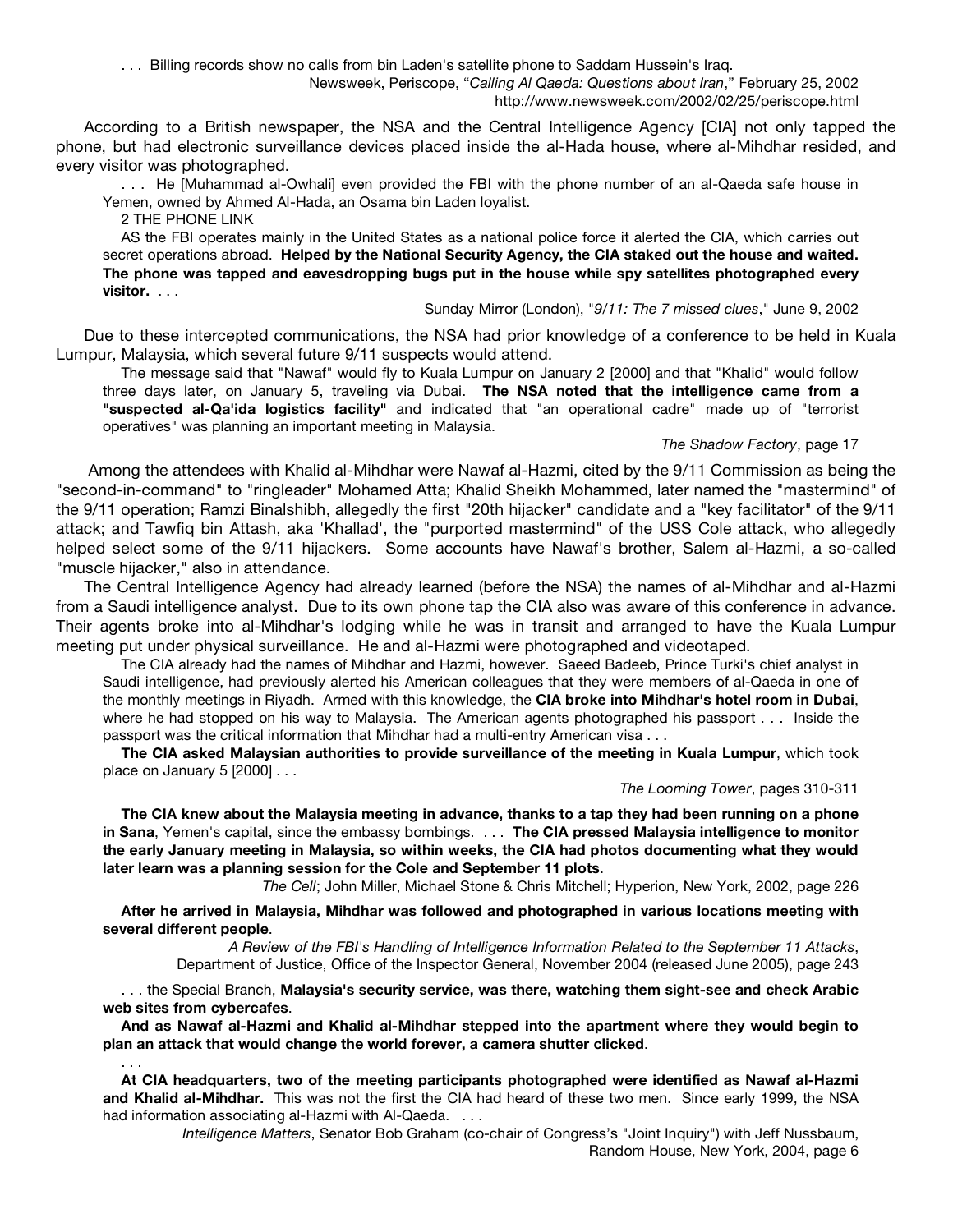That summer [of 2001], Wilshire [Tom Wilshire, a C.I.A. liaison at F.B.I. headquarters] asked an F.B.I. analyst to review the material on the Malaysia meeting . . .

. . . He asked Dina Corsi, another F.B.I. analyst, to show three **surveillance photos from the Malaysia meeting** . . . **The pictures showed Mihdhar and Hazmi** . . . Wilshire told Corsi that **one of the men was named Khaled al-Mihdhar**, but he did not explain why the pictures had been taken, and he did not mention that Mihdhar had a U.S. visa.

. . . Corsi then showed the three Malaysia photographs to her F.B.I. colleagues. **They were high-quality surveillance photos**. One, shot from a low angle, showed Mihdhar and Hazmi standing beside a tree in Malaysia. The New Yorker, *"The Agent"* by Lawrence Wright, July 10, 2006, pages 10 & 11 of 17 http://www.newyorker.com/archive/2006/07/10/060710fa\_fact\_wright

Nurjaman Riduan Isamuddin, most commonly known as Hambali . . . serves as the primary interface with al-Qaida. He is suspected of being al-Qaida's operations director for the East Asia region.

. . . In addition, **he [Hambali] was videotaped in a January 2000 meeting in Malaysia with two of the September 11, 2001 hijackers of AA Flight 77 - Khalid al-Midhar and Nawaf al-Hazmi**.

*Statement by the Treasury Department Regarding Today's Designation of Two Leaders of Jemaah Islamiyah*, United States Department of the Treasury, January 24, 2003

. . . **The cell hosting those responsible for planning the USS Cole and 9/11 attacks were being monitored by police, even being videotaped by a Malaysian surveillance team on January 5, 2000. The information was turned over to the CIA** but both governments failed to make arrests. . . .

*Inside Al Qaeda*, Rohan Gunaratna, Columbia University Press, New York, 2002, page 196

Al-Mihdhar and al-Hazmi arrived at the Los Angeles airport on the same flight on January 15, 2000 and soon settled in San Diego. The CIA learned that al-Hazmi had entered the United States, but the agency reportedly failed to notify other government agencies, most notably the Federal Bureau of Investigation, whose jurisdiction they had entered, of the presence of these suspected terrorists, though the CIA was then investigating al-Mihdhar.

**CIA agents followed** . . . Nawaf Alhazmi, when he left Kuala Lumpur and flew on to Bangkok. **And they were** still on his trail when he left for Los Angeles on January 15, 2000. On the same flight, sitting a few seats **away, was another al-Qaeda terrorist who had been at the Kuala Lumpur summit - 26-year-old Khalid Almihdhar**. The two were later to share another flight - American Airlines 77 . . .

Sunday Mirror (London), "*9/11: The 7 missed clues*," June 9, 2002

. . . **in February 2000**, CIA rejected a request from foreign authorities to become involved because **CIA was in the middle of an investigation "to determine what the subject [al-Mihdhar] is up to**."

*Report of the Joint Inquiry into the Terrorist Attacks of September 11, 2001*, Senate Report No. 107-351, 107th Cong., 2d Sess., House Report No. 107-792, December 2002, page 147

During this time the NSA, also, continued to surveil al-Mihdhar and to log his calls, including eight calls he had made from San Diego.

In the NSA's Ops 2B building, **counterterrorism specialists continued reading the cryptic conversations between Mihdhar and the Yemen ops center** that had been picked up while targeting the center. But inexplicably, the fact that **the calls from Mihdhar had a U.S. country code and a San Diego area code - something that should have been instantly obvious to the NSA's signals intelligence experts** -- was never passed on to the FBI, CIA, or anyone else.

*The Shadow Factory*, page 27

**By March [2000], the NSA had been eavesdropping on their** [al-Mihdhar's and al-Hazmi's] **calls for months without passing on their location.**

*The Shadow Factory*, page 26

**On March 20, 2000, a long distance telephone call was placed from Mihdhar and Hazmi's Mount Ada apartment to a suspected terrorist facility in the Middle East linked to al Qaeda activities**.

*A Review of the FBI's Handling of Intelligence Information Related to the September 11 Attacks*, page 259

. . . in San Diego, **Mihdhar made eight calls to the Hada phone** to talk to his wife . . .

*The Looming Tower*, page 343

At the end of May 2000 they moved to 8451 Mount Vernon, Lemon Grove, California, a suburb of San Diego, to live with Abdussattar Shaikh, an FBI counter-terror informant since 1994. Surveillance of Khalid al-Mihdhar and Nawaf al-Hazmi would have been a natural part of his job of watching the Saudi community in the area, since both of his boarders were Saudi citizens.

... Professor Shaikh was on the payroll of the San Diego office of the Federal Bureau of Investigation as an agency asset. His job was to monitor the Saudi community in San Diego and report to the FBI any **suspicious behavior he observed.**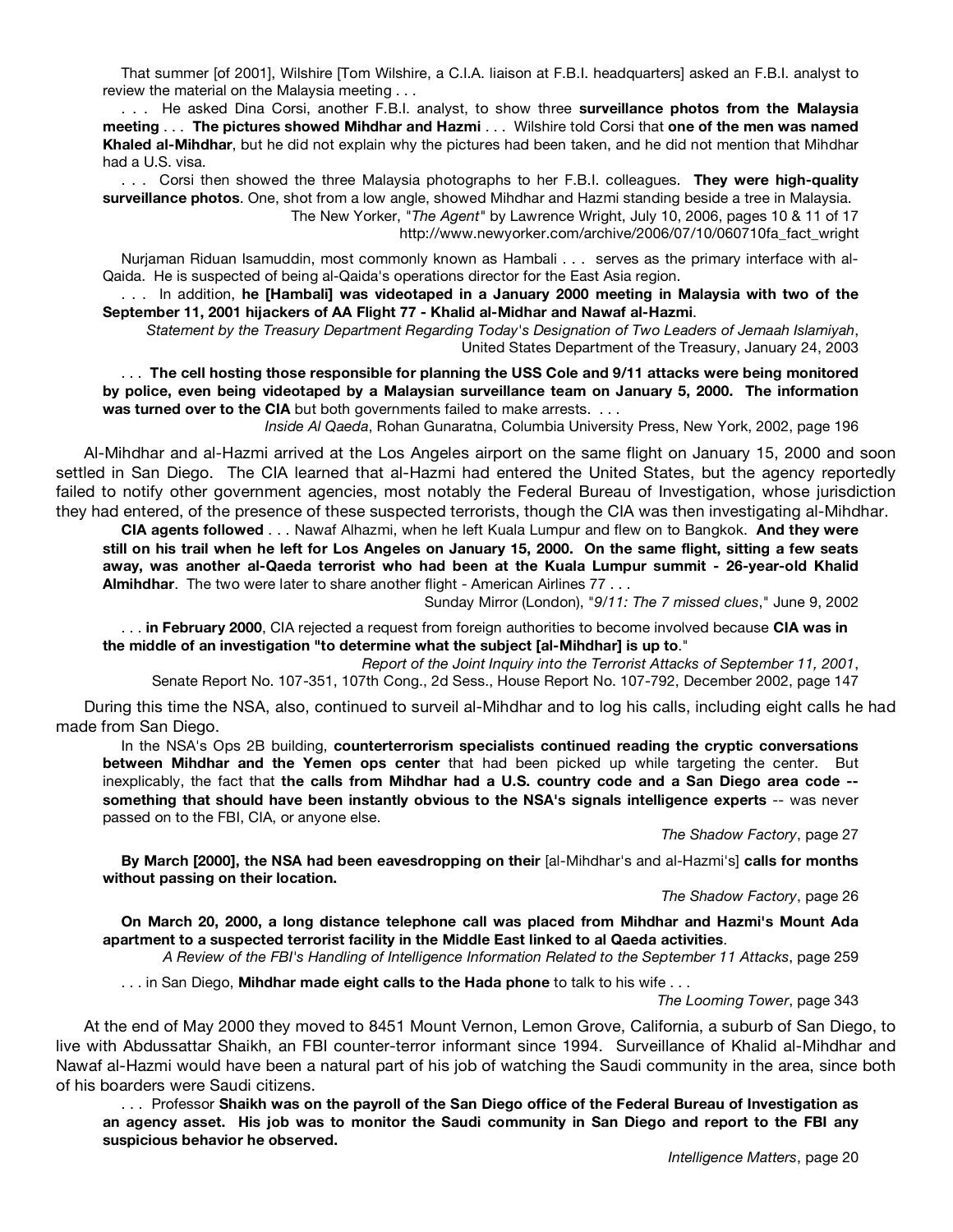Abdussattar Shaikh reported to FBI Special Agent Steve Butler. The following article pertains to the monitoring of funds received by al-Mihdhar and al-Hazmi, hence implicitly to those with whom they were communicating. It provides meaningful context for the time that they were in residence with the informant.

On October 9, [2002] members of the special congressional committee investigating the 9/11 attacks met privately with a key FBI witness. The next day, panel members were to meet in open session with CIA Director George Tenet and FBI Director Robert Mueller. After the FBI agent finished testifying, the open meetings with Tenet and Mueller were summarily canceled. Several members were "appalled" at what informed sources described as the "explosive" testimony of Special Agent Steven Butler, who recently retired from the FBI after his final posting in the bureau's San Diego field office.

Government officials told *U.S. News* that **Butler disclosed that he had been monitoring a flow of Saudi Arabian money that wound up in the hands of two of the 9/11 hijackers**. The two men had rented a room from a man Butler had used as a confidential informant . . . According to officials familiar with his account, **Butler said that he had alerted his superiors about the money flows but the warning went nowhere**. "Butler is claiming . . . that people [in the FBI] didn't follow up," says a congressional source. . . .

. . . Butler told *U.S. News*, . . . **"I'd love to talk to you guys," but added that he couldn't without permission from the Justice Department**.

. . .

In his closed-door appearance on Capitol Hill, Butler described his dealings with a leader in San Diego's Muslim community, a 68-year-old man named **Abdussattar Shaikh**. In 2000, Shaikh **rented a room in his house in a San Diego suburb, Lemon Grove, to Khalid Almihdhar and Nawaf Alhazmi**. . . .

U.S. News & World Report, "*The road to Riyadh -- A stillborn FBI Inquiry and a money trail from the Saudi Embassy to two of the 9/11 hijackers*," Gloria Borger, Edward T. Pound, and Linda Robinson**,** Nov. 29, 2002

Khalid al-Mihdhar departed the home of Abdussattar Shaikh in early June 2000, but Nawaf al-Hazmi remained at his residence, developed a close relationship with him and shared his computer.

Following Mihdhar's departure, Hazmi grew lonely and worried that he would have trouble managing by himself. He prayed with his housemate each morning at 5:00 A.M. and attended services at the Islamic Center. He borrowed his housemate's computer for Internet access . . . With his housemate's help, Hazmi also used the Internet to search for a wife . . . Although he developed a close relationship with his housemate, Hazmi preferred not to use the house telephone . . .

#### *The 9/11 Commission Report*, 2004, page 222

Meanwhile, although the informant, Abdussattar Shaikh, was asked for the last names of his boarders, he did not provide that information.

During the summer of 2000, **the informant advised the FBI handling agent that the informant had contacts with two individuals named "Nawaf" and "Khalid"**. The informant described meeting these individuals. . . . While **the agent says he asked the informant for the individuals' last names, the informant never provided that information** . . .

*Report of the Joint Inquiry into the Terrorist Attacks of September 11, 2001*, pages 17 & 18

Abdussattar Shaikh, did not testify to the congressional Joint Inquiry of the House Permanent Select Committee on Intelligence and the Senate Select Committee on Intelligence (the "Joint Inquiry") because the Bush-Cheney administration obstructed that investigation by refusing to serve a Committee's subpoena and notice of deposition on the informant. [For more details of this obstruction, please see the passage from *Intelligence Matters*, written by one of the two co-chairmen of the Joint Inquiry, Senator Bob Graham, with the assistance of Jeff Nussbaum, which is appended to the end of this essay.]

. . . **the Administration and the FBI** have objected to the Joint Inquiry's request to interview the informant and **have refused to serve a Committee subpoena and notice of deposition on the informant**. As suggested by the FBI, the Joint Inquiry submitted written interrogatories for response by the informant. Through an attorney, **the informant declined to respond** and indicated that, if subpoenaed, **the informant would require a grant of immunity prior to testifying**. Thus, **this section has been prepared without access to the informant** . . . *Report of the Joint Inquiry into the Terrorist Attacks of September 11, 2001,* page 158

Despite Abdussattar Shaikh's refusal to participate in the Joint Inquiry, or because of it, he was paid \$100,000 in July 2003 and his informant status was terminated.

. . . **In July 2003, the asset was given a \$100,000 payment** and closed as an asset.

*A Review of the FBI's Handling of Intelligence Information Related to the September 11 Attacks*, page 252, footnote 192

His account of the time that al-Mihdhar and al-Hazmi lived with him, noted for its inconsistencies by the Joint-Inquiry staff that reviewed the FBI files, is not publicly available.

On August 23, 2001 the CIA notified other government agencies, including the FBI, of al-Mihdhar's and al-Hazmi's presence in the United States, noting that al-Mihdhar had departed in June 2000 and had returned to the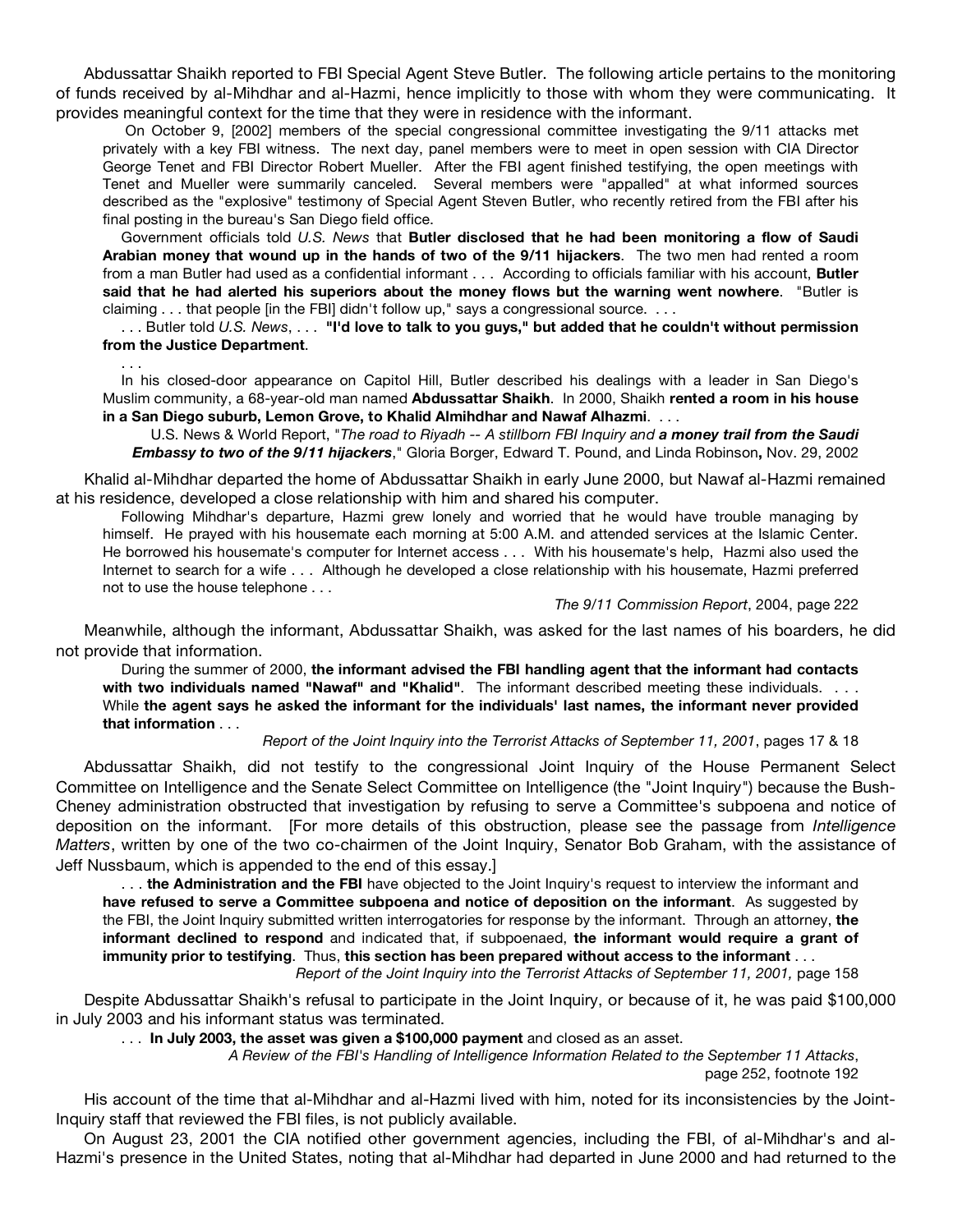United States on July 4, 2001.

The NSA had been recording al-Mihdhar's calls for a year and a half, the inference being that it had continued to do so after he had returned to Yemen.

[On August 27, 2001] He [NSA Director Michael Hayden] had at last discovered that **Mihdhar, whose conversations they had been recording for the past eighteen months**, along with his partner, Hazmi, had been living in the country, on and off, for much of that time.

#### *The Shadow Factory*, page 75

So what intelligence about Khalid al-Mihdhar was gleaned from the 18 months of recordings of the calls made by this alleged terrorist cadre member and alleged future 9/11 hijacker, who had lived in the home of an FBI informant in San Diego? The 9/11 Commission offered in their report only this one passage on the matter.

Mihdhar's mind seems to have been with his family back in Yemen, **as evidenced by calls he made from the apartment telephone**. When news of the birth of his first child arrived, he could stand life in California no longer. In late May and early June of 2000, he closed his bank account, transferred the car registration to Hazmi, and arranged his return to Yemen.

*The 9/11 Commission Report*, 2004, page 222

That Khalid al-Mihdhar called his wife or that he desired to return to his family upon the news of the birth of his child is certainly not evidence of criminal intent to participate in, nor evidence of acting in **furtherance of, a criminal conspiracy to murder thousands of people. Had his surveilled communications contained any such evidence, reason would compel the expectation that the 9/11 Commission would cite it. Yet the 9/11 Commission cited no such evidence, suggesting that the long-standing surveillance had not provided any.**

֚֚֚֚֚֚֚֚֚

Additional details regarding the suppression of the information of the FBI informant, Abdussattar Shaikh, with whom two of the alleged 9/11 hijackers had lived, appears in *Intelligence Matters*, by Senator Bob Graham, cochair of the congressional Joint Inquiry, with the assistance of Jeff Nussbaum.

The other person we wanted to talk to was the informant himself. The problem was that the FBI was extremely resistant to our request to interview . . . The FBI could not, however, explain a number inconsistencies in the informant's statements, inconsistencies that our staff -- not the FBI -- had uncovered in reading the files. . . . We kept pressing them to produce the informant. Weeks passed in this way. . . .

One of our problems was that the informant had been relocated by the FBI "for his own safety." Because only the FBI knew where to find him, it was able to control our access to him.

We decided that the only way to get our questions answered by the informant would be to depose him under oath. We would have to subpoena him to appear before us.

Congressional subpoenas can be served by U.S. marshals, the FBI, and even congressional staff. Because only the FBI knew where the informant could be found, we'd have to ask them to serve the subpoena. . . .

. . . [On Tuesday, September 26, 2002] I turned to [FBI general counsel] Ken Wainstein and asked that the FBI serve the subpoena for us.

. . . My most enduring memory of that day is Mr. Wainstein's body language. He leaned back from the subpoena as if it were radioactive . . . Never before, in all my time in Congress, had I seen the FBI refuse to serve a subpoena.

When it became clear that the subpoena wouldn't be served, we called a meeting to discuss the issue with Director [Robert] Mueller . . .

Because we had been told by the FBI that our discoveries raised policy questions for the administration and not just for the FBI, we asked that Attorney General John Ashcroft and DCI [Director of Central Intelligence] George Tenet attend. They were both present (although Ashcroft left halfway through the meeting).

We told them that the FBI's refusal to serve the subpoena and produce a person who could shed serious light on the attacks of September 11 was untenable. . . .

. . . . . . They [Ashcroft and Mueller] suggested, instead, that we write up some questions; they would deliver them to the informant, who would answer them. So Dana Leseman, who was also on the FBI team of the Joint Inquiry and had worked at the Office of the Intelligence Policy and Review at the Department of Justice, typed up thirtyfive pages of interrogatories.

Rather than deliver the questions immediately, the FBI sat on them for weeks, and by the time they reached the informant, we were told, he had secured a lawyer, a well-known former Justice Department attorney. It challenges belief that a man who is so debt-laden that he has to take in boarders would just by chance find a former federal prosecutor who happens to have a strong relationship with the FBI. The circumstances are almost as unbelievable as the "coincidence" that Omar al-Bayoumi happened to walk into a restaurant in Los Angeles to have lunch and befriended the two future hijackers at the next table. It was if in an effort to protect their informant, the FBI had secured counsel for him.